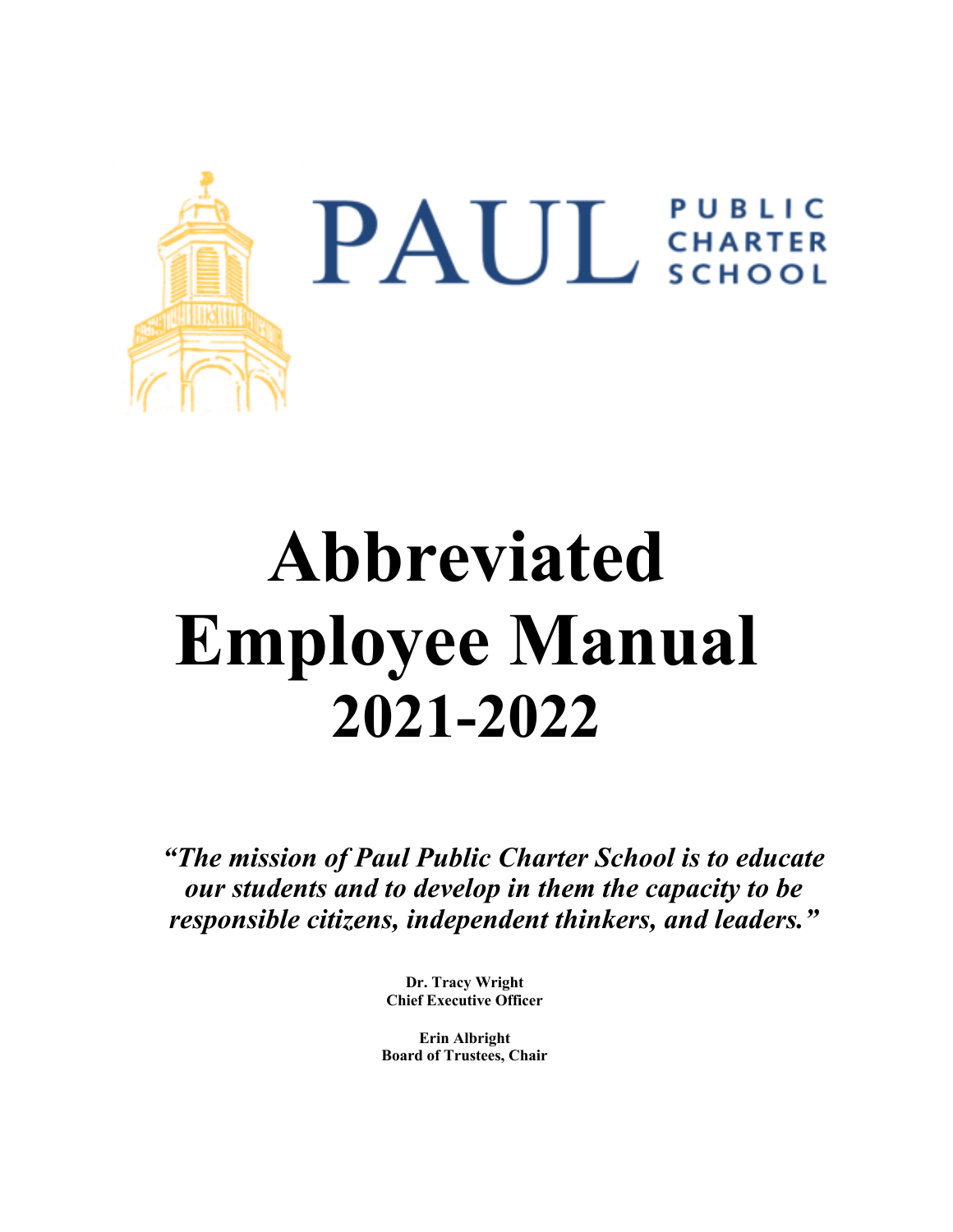## **Table of Contents**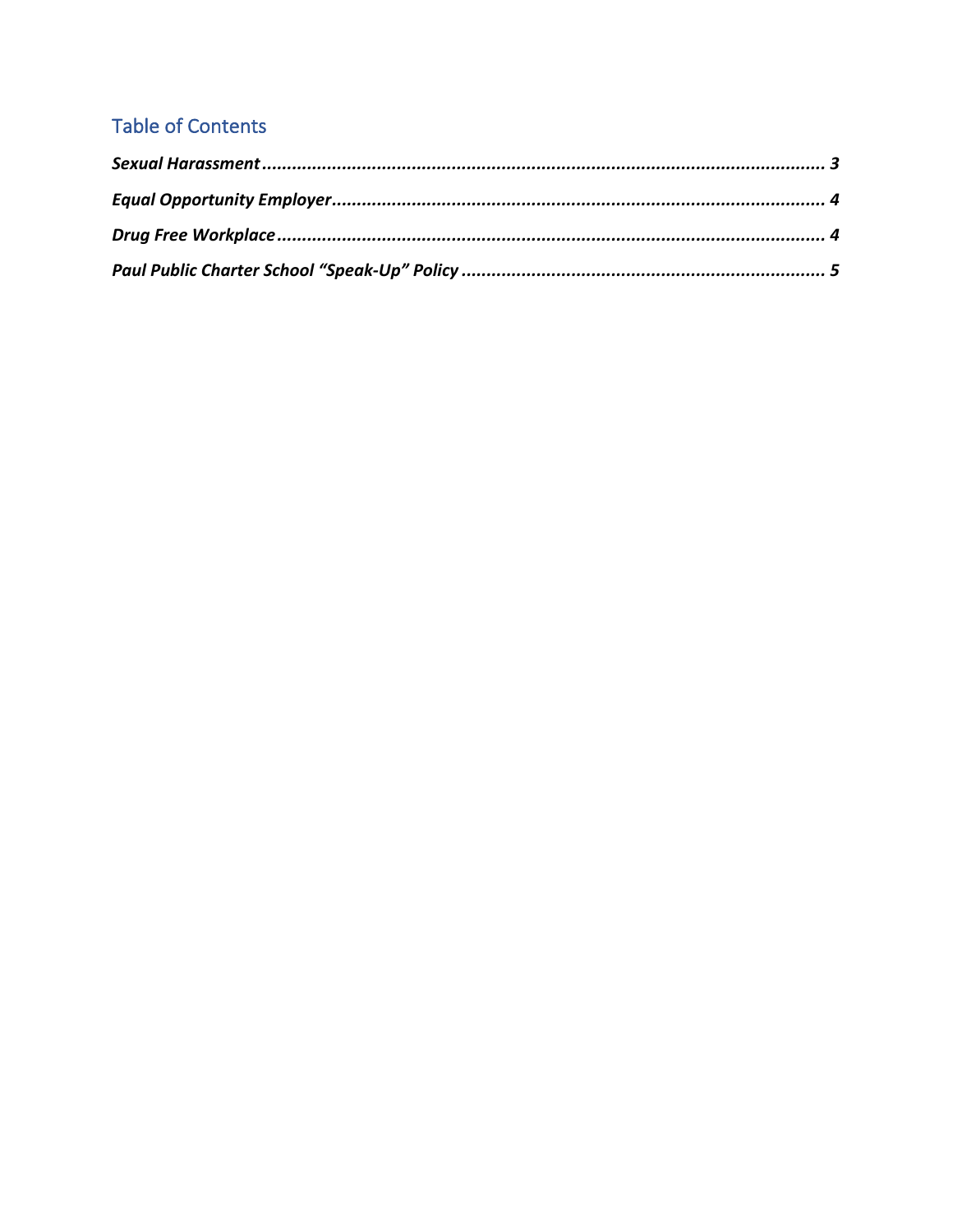## Sexual Harassment

Sexual harassment, like any other form of harassment, will not be tolerated at Paul Public Charter School. Sexual harassment includes sexual overtones, either verbal or physical, which could be construed as affecting employment, continued employment, salary, appraisal, advancement, or other employment decisions.

In addition, sexual harassment includes remarks or actions directed toward an individual on the basis of gender, sexual orientation, or gender identity, which have the effect of producing an intimidating or offensive environment for that individual or that interfere with his or her ability to perform.

Sexual harassment includes unwelcome sexual advances, requests for sexual favors, and other verbal or physical conduct of a sexual nature. Sexual harassment refers to behavior that is not welcomed, that is, or would be offensive to a person of reasonable sensitivity and sensibilities; that fails to respect the rights of another; and that, therefore, unreasonably interferes with performance and effectiveness, or creates an intimidating, hostile, or offensive environment.

Specific forms of behavior that are considered to be sexual harassment include, but are not limited to the following:

#### **a. Verbal**

Explicit or implicit threats of retribution, or promises of benefits, in return for sexual favors. Abusive language related to an individual's sex, including sexual innuendoes; slurs; suggestive, derogatory, or insulting comments or sounds; whistling; jokes of a sexual nature or concerning gender-specific traits; sexual propositions; and threats. Use of demeaning or offensive words when referring to an individual's gender. Demands for sexual favors or sexually oriented comments about an individual's body or appearance, sexual habits, sexual preference, or sexual desirability. None of the above are acceptable in the workplace.

## **b. Visual**

Sexual harassment is not limited to oral comments. It includes abusive written language, showing or displaying pornographic or sexually explicit objects or pictures, graphic commentaries, or obscene gestures in the workplace or school.

## **c. Physical Contact**

Any sexual advance involving physical contact that is not welcome, including touching, petting, pinching, coerced sexual intercourse, assault, or persistent brushing up against a person's body.

Persons who believe they have been the victim of sexual harassment or have witnessed an incident that made them feel uncomfortable should inform the Director of Talent Management or her/his designee immediately. If an individual is not comfortable reporting suspected harassment to the Director of Talent Management, he or she should instead report the suspected harassment to the CEO or member of the Board.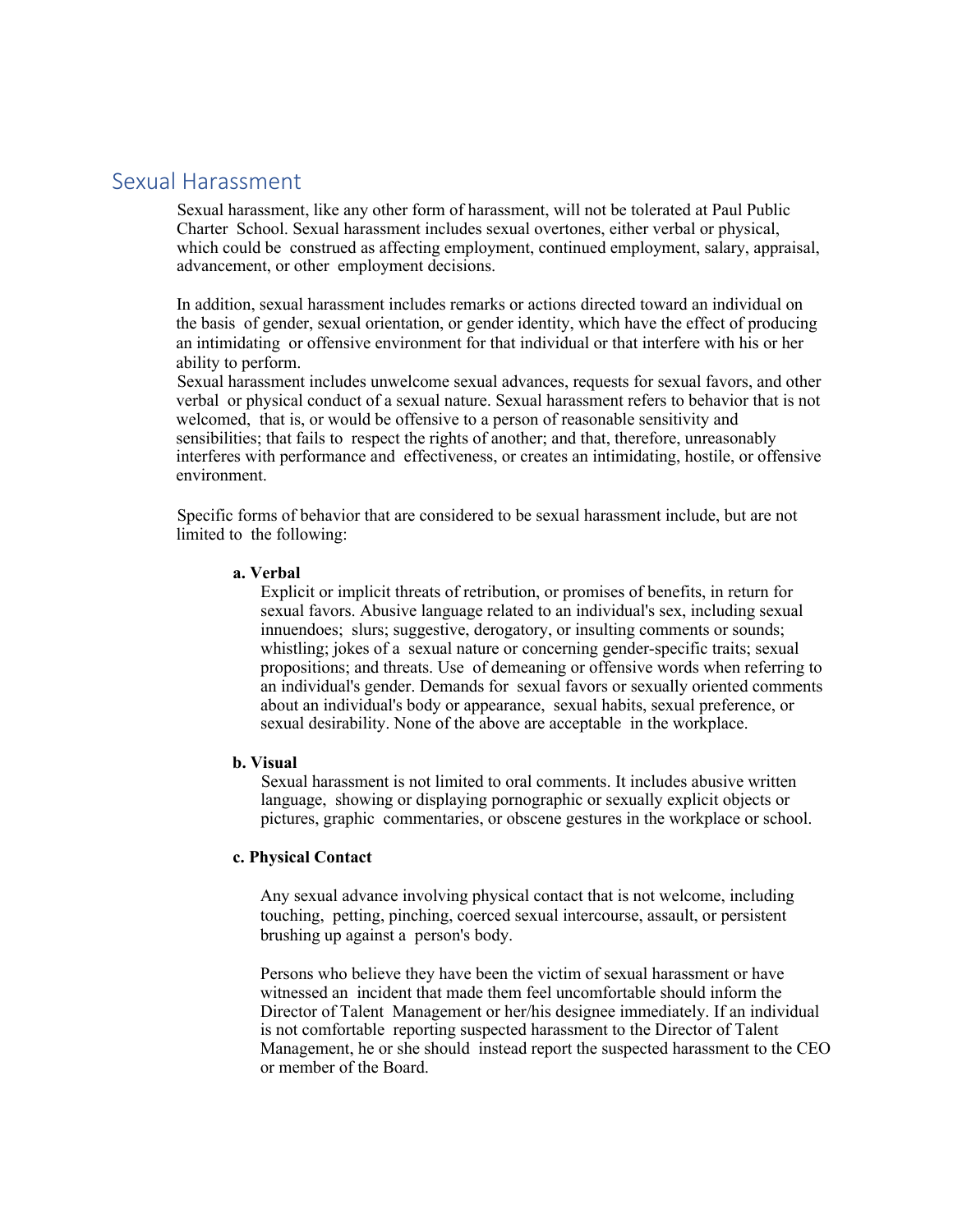## Equal Opportunity Employer

Paul is an equal opportunity employer. Paul Public Charter School shall not discriminate because of race, color, age, sex, marital status, sexual orientation, personal appearance, gender identity or expression, disability, national origin or ancestry, religion, economic status, family responsibility, genetic information, union membership, or political affiliation. This covers all areas of employment, recruitment, advertising, hiring, promotion, demotion, lateral reassignment, transfer, layoff, discharge, rates of pay or other compensation, training, or any other benefits. Employment will be solely on the basis of merit and qualification.

Paul Public Charter School shall comply with the intent of the Americans with Disabilities Act of 1990 and shall not knowingly discriminate against individuals with disabilities. Paul Public Charter School will consider modifying schedules and other adjustments to reasonably accommodate employees with disabilities unless this creates an undue hardship.

Any grievance regarding discrimination shall be handled through the Board of Trustees of the Paul Public Charter School in accordance with and in consultation with the Personnel Committee when appropriate. The complainant should contact the Chair of the Board of Trustees, who shall provide

information and assistance on filing and pursuing the complaint. Nothing herein shall be an attempt to interfere with an individual's right to pursue claims in the appropriate forum outside of the school.

#### *Nepotism Policy*

All applicants and employees are required to advise the Director of Talent Management if they are related to, friends with and/or in a romantic relationship with another Paul employee. The Director of Talent and/or executive leadership will decide all situations regarding the hiring of relatives, friends and/or significant others on a case-by-case basis in accordance with applicable laws.

## Drug Free Workplace

Paul has an established policy of providing a safe work environment for all employees based on current federal, state and local standards. Paul strives to maintain working conditions, which afford all employees, students and volunteers a reasonable degree of comfort and protection from injury or dangerous situations while assuring orderly and efficient performance of duties; however, it is only through the combined efforts and interest of all employees that we can continue to make Paul PCS a safe place in which to work. Employees are expected to work safely, observe safety regulations, and immediately report any unsafe condition to the Principal or Director of Operations.

#### **a. Smoke - Free Workplace**

For the health and safety of students, staff, and visitors to Paul PCS and pursuant to District of Columbia law, there will be no smoking of tobacco products within the facilities and upon the school premises at any time, or when supervising students in any setting. Staff members, when on an approved break, are not to smoke in public spaces near the school that are easily visible to students and visitors. Employees found to be in violation of this policy may be subject to discipline.

## **b. Alcohol and Drug - Free Workplace**

Paul has an obligation to provide an environment that is free of illegal drugs,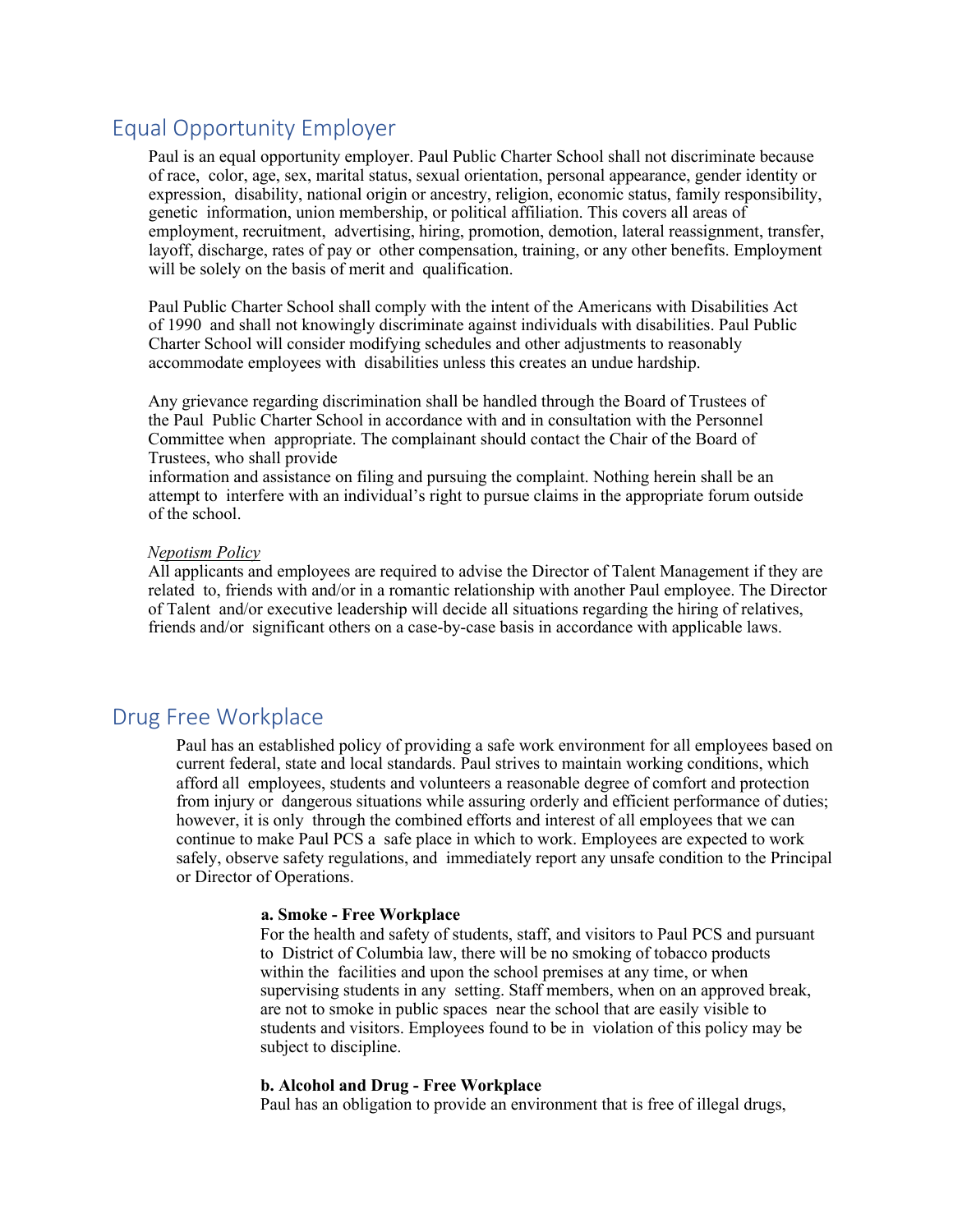marijuana and alcohol. Illegal drug use, use of marijuana and alcohol abuse compromises employee productivity, threatens the quality of our services, and invites the risk of injury or damage to Paul's property, employees, and students. Possessing, consuming, selling, attempting to sell, or distributing illegal drugs, abusing prescription medications, as well as being under the influence of an illegal controlled substance, marijuana or alcohol during work hours or on Paul's premises is strictly prohibited. Paul reserves the right to require an employee to submit to drug and alcohol screening. Refusing to submit to the test will be considered grounds for immediate termination. Employees are expected to remain responsible, professional, and sober at all times. Consumption of alcohol, illegal drugs or marijuana on a Paul field trip or at any time when students are present and/or under Paul's care is prohibited. Desks, storage areas, work areas, lockers, and file cabinets are Paul's property and must be maintained according to this policy. All such areas must be kept clean and are to be used only for work purposes. Paul reserves the right, at all times, and without prior notice, to inspect any and all property for the purpose of determining if this policy or any other Paul policy has been violated. Such inspections may be conducted during or after business hours and in the presence or absence of the employee. All containers, including but not limited to bags, boxes, purses, briefcases, lunch containers, etc. brought onto Paul premises are subject to Paul's inspection at any time a Paul representative has a reasonable suspicion that this policy has been violated. Violations of this policy will result in disciplinary action, up to and including termination.

## Paul Public Charter School "Speak-Up" Policy

**a.** Applicability. Paul Public Charter School (the "School") requires its trustees, officers, and employees (collectively, the "Applicable Parties") to observe high standards of business and personal ethics in the performance of their professional duties and responsibilities to the School. All Applicable Parties, whether full-time, part-time, permanent or temporary, paid or unpaid, must practice honesty and integrity at all times as they fulfill their responsibilities to the School and its students. This policy is intended to encourage and empower employees and all other adult participants in or observers of the School's operations to raise good faith concerns internally in order to provide the School the opportunity to promptly and fully address inappropriate conduct and actions by any Applicable Party before contacting regulatory or other law enforcement authorities.

**b.** Reporting Responsibility. Employees are encouraged to use the procedures in this policy to report any activity or conduct in or affecting the workplace that is believed to be:

- Illegal;
- Dishonest:
- Unethical:
- In violation of School policies and procedures; or
- Otherwise improper.

Each Applicable Party is responsible for bringing his or her good faith concerns and complaints to the attention of the appropriate person(s) within the School, using the reporting procedure outlined below.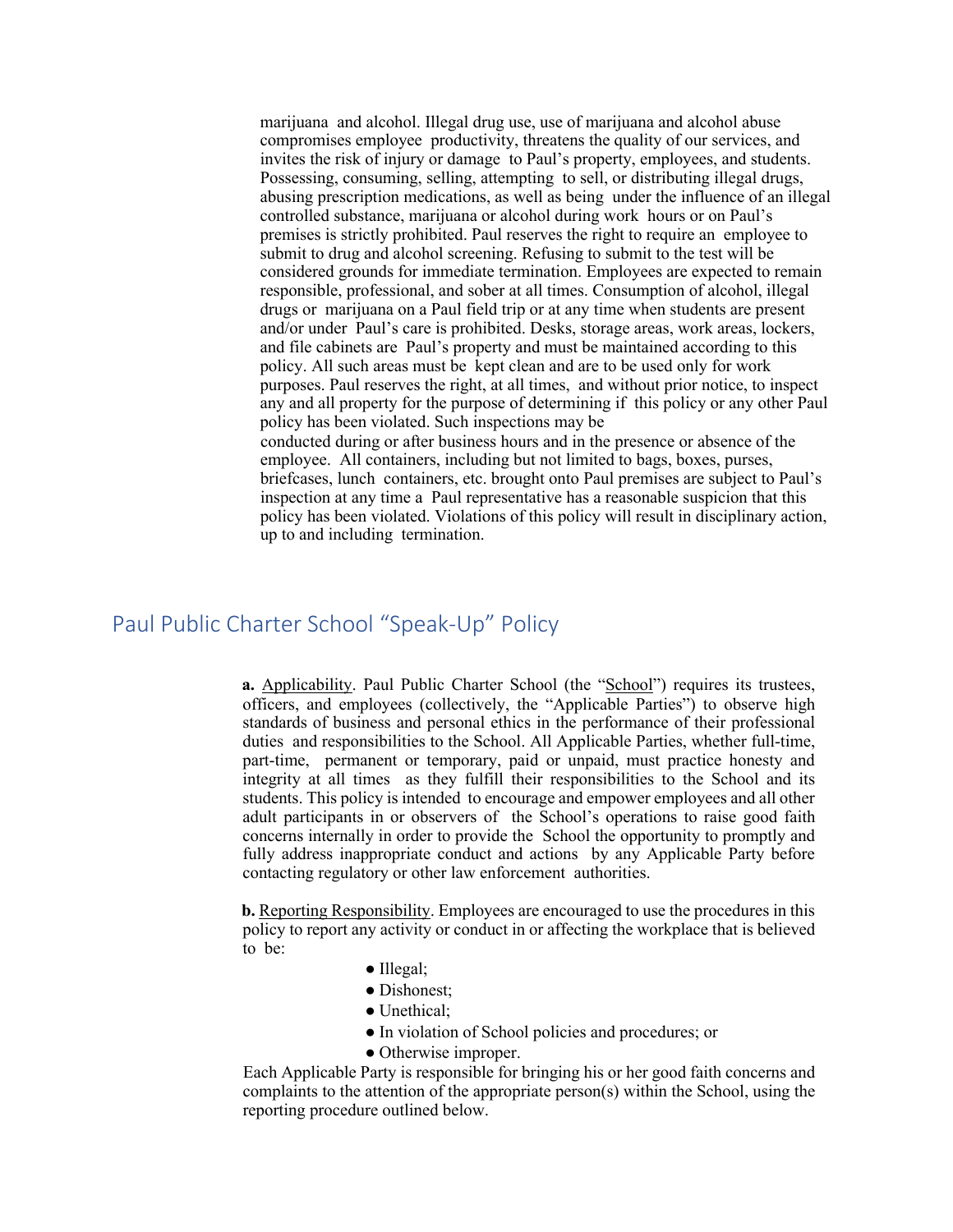**c.** Reporting Procedure. Questions, concerns or complaints that fall within the scope of this policy may be presented to (i) the employee's direct supervisor at the School, (ii) the Director of Talent Management, (iii) the Chief Executive Officer of the School (the "CEO"), (iv) any member of the School's Board of Trustees (the "Board"), or (v) the CEO (or the Board if the CEO is the subject of the questions, concerns, or complaints) at the following address: ealbright@paulcharter.org.

1. All supervisors, the CEO, and members of the Board are required to immediately forward each concern or complaint presented under this policy to the Executive Director of Talent

2. All reports should be submitted to the Executive Director of Talent in writing.

3. Reporting any complaint or concern promptly will significantly boost the School's ability to conduct a full investigation and, where appropriate, to take prompt and effective remedial action in all cases.

**d.** Investigation and Resolution. The School will promptly, thoroughly and fairly investigate every report presented pursuant to this policy. The Executive Director of Talent is responsible for ensuring that all reports are fully investigated and resolved in a timely manner.

> 1. Reports will be treated confidentially to the extent possible, with the understanding that some degree of disclosure may be required by law and/or in order to conduct an adequate investigation. 2. Within five (5) working days after a report is submitted under this policy the Executive Director of Talent shall provide the reporting individual with a written notice acknowledging receipt of the report. 3. The Executive Director of Talent shall report his/her initial findings to the CEO or, if the CEO is the subject of the allegations, to the Board, and shall implement any vote or recommendations presented to the Executive Director of Talent by the CEO or the Board, as the case may be, when determining a response or course of action to the initial allegations. 4. At the conclusion of its investigation, the School will take any appropriate corrective and remedial action based upon the recommendations of the CEO or Board, as the case may be. Such corrective and remedial action may include, among other measures, discipline (up to and including the possible termination of employment) for any offending Applicable Party.

> 5. An employee who is found to have presented a report under this policy that he or she knew to be false will be subject to disciplinary action, up to and including the possible termination of employment.

**e.** No Retaliation. The School will not tolerate retaliation against any person who raises a good faith complaint or concern under this policy.

> 1. An employee who in good faith makes, participates in or otherwise assists a report pursuant to this policy may not, as a direct result of such good faith reporting, participation or assistance, be subjected to: any adverse employment action (such as discipline, discharge, or demotion); any unfavorable change in his or her work assignments; harassment; unlawful discrimination; or any other threat or retaliation.